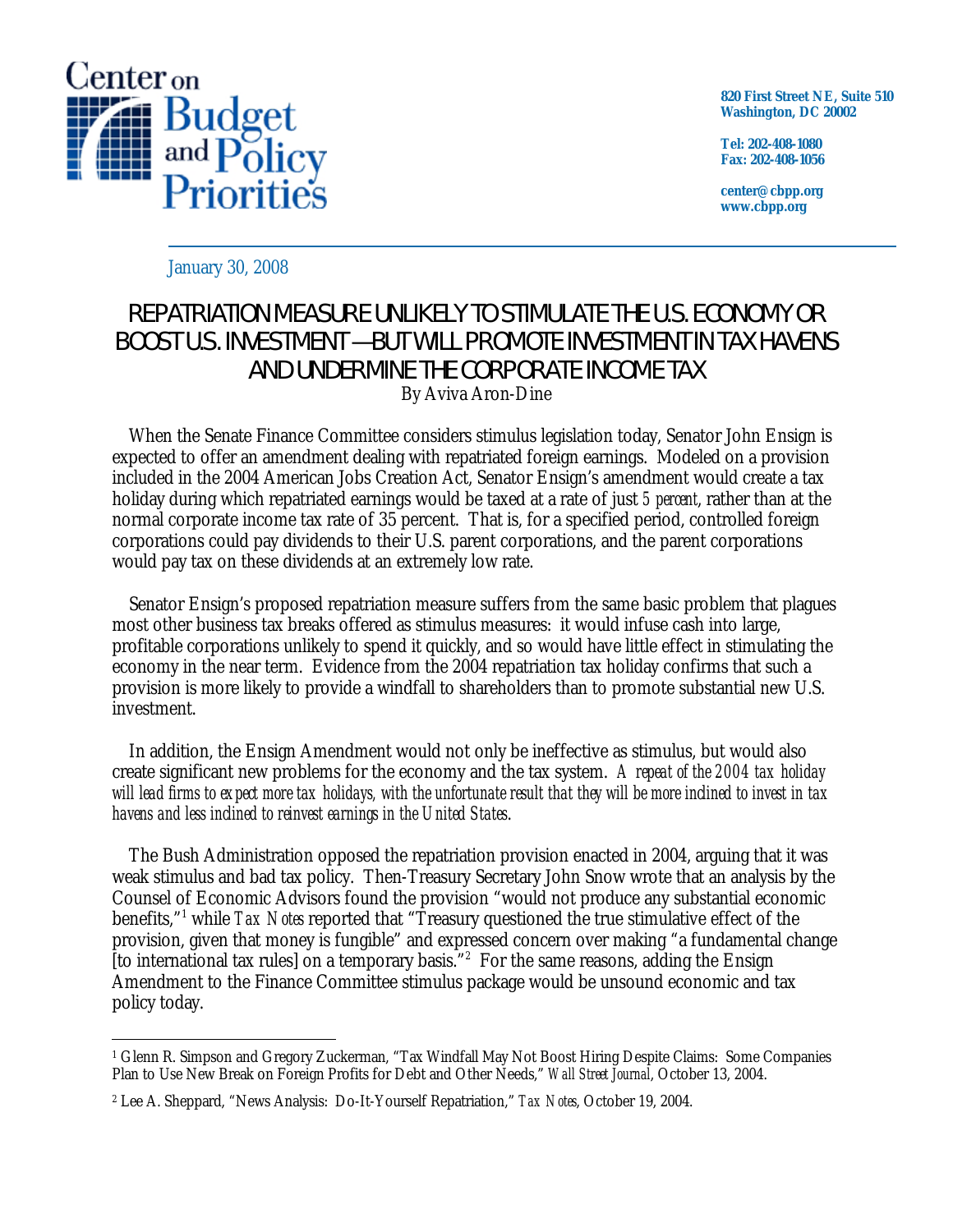**The Ensign Amendment would not provide effective stimulus.** The 2004 experience suggests that while a tax holiday for repatriated earnings would entice firms to bring cash back to the United States, that does not mean they would actually reinvest it in the U.S. during the economic downturn. As a recent Goldman Sachs analysis notes, "companies don't spend money just because it's there to spend. To justify outlays for new projects, the expected returns have to exceed the costs, and that usually requires growth in demand strong enough to put pressure on existing resources."<sup>3</sup> The most promising strategy for boosting business production and investment during a slowdown or recession involves measures to boost consumer demand, not measures to simply boost business cash flows.

**Requirement to reinvest repatriated earnings in the U.S. proved ineffectual in 2004.** The 2004 repatriation provision did include a requirement that firms develop a plan for reinvesting repatriated earnings in the U.S, and it is likely that the Ensign amendment will include similar language. However:

- Even if firms comply with the requirement, this will not make the repatriation measure effective stimulus. As the Congressional Budget Office explains, "most business investment has a long lead time," and so investment that firms begin to plan in the next few months is unlikely to take place soon enough to constitute timely stimulus.<sup>4</sup>
- The investment requirement in the 2004 legislation proved largely ineffectual. As an Urban Institute-Brookings Institution Tax Policy Center brief explained, "Firms have substantial flexibility in how they finance new projects. By rearranging their financing sources, they will be able to meet the requirement of the law *without changing their underlying investment decisions*"5 (emphasis added). Money is fungible: firms were able to comply with the law without investing significantly more in the U.S. than they otherwise would have.
- Most striking, even though the 2004 law specifically prohibited the use of repatriated earnings for share repurchases, dividend payouts, and executive compensation, a careful study by professors at the University of Pennsylvania Wharton School of Business and the University of Texas concluded that firms did, in fact, use a significant share of repatriated earnings for share repurchases.<sup>6</sup> That is, contrary to Congress's intent, some of the benefits of the repatriation provision were paid out immediately as a windfall to affluent shareholders.

**Another tax holiday will lead firms to expect more tax holidays, with unfortunate consequences.** If Congress enacts another tax holiday for repatriated earnings as part of this year's stimulus package, rational corporate executives will conclude that more tax holidays are likely in the future. This will make firms:

 $\overline{a}$ 3 GS Weekly, September 21, 2007.

<sup>4</sup> Congressional Budget Office, "Options for Responding to Short-Term Economic Weakness," January 2008.

<sup>5</sup> Kimberly A. Clausing, "The American Jobs Creation Act of 2004: Creating Jobs for Accountants and Lawyers," Urban-Brookings Tax Policy Center, December 2004.

<sup>6</sup> Jennifer Blouin and Linda Krull, "Bringing It Home: A Study of the Incentives Surrounding the Repatriation of Foreign Earnings Under the American Jobs Creation Act of 2004," Wharton Working Paper, March 2007.